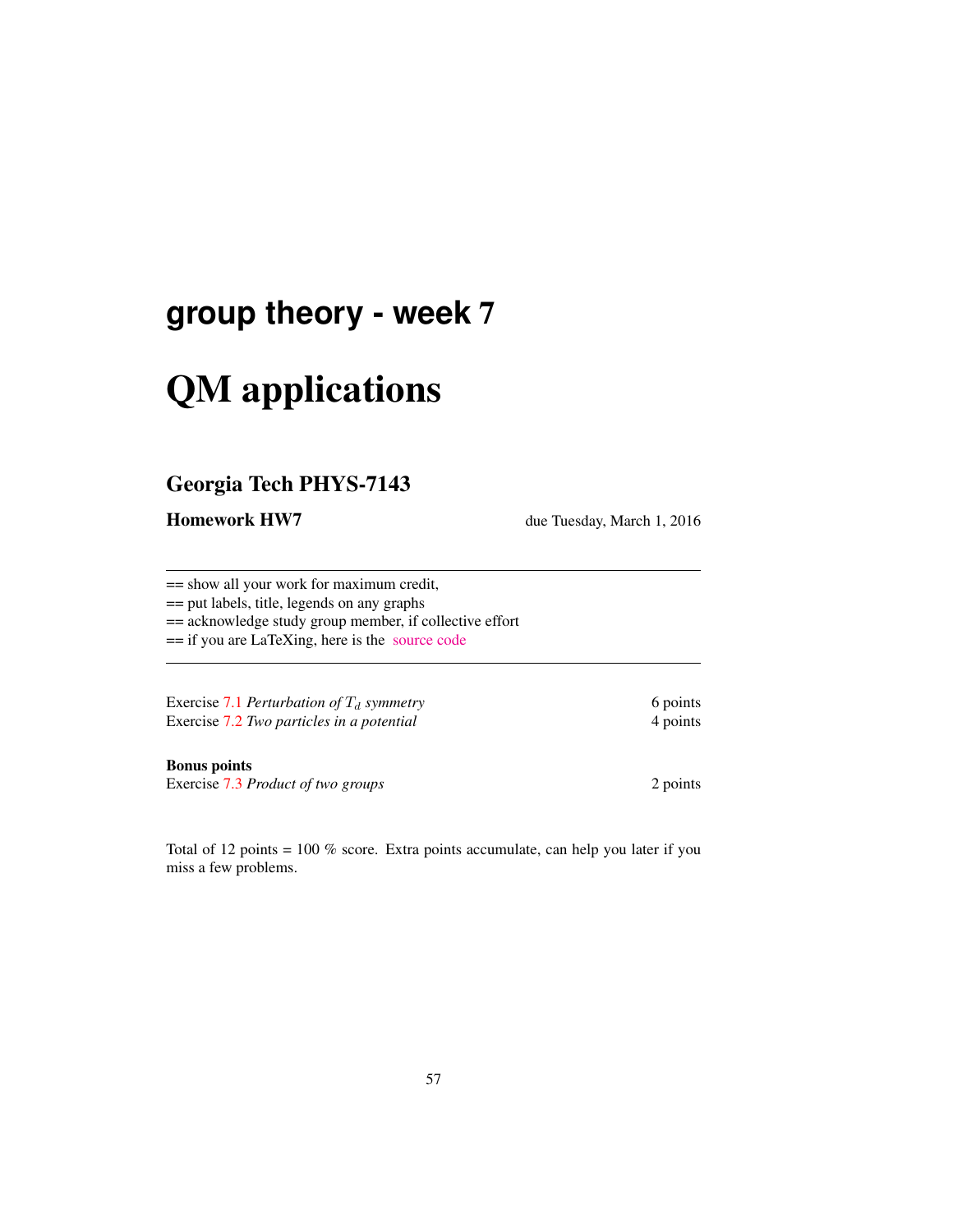### 2016-02-23 Predrag Lecture 13 Fundamentalist vision

How I think of the fundamental domain is explained in my online lectures, [Week](http://chaosbook.org/course1/Course2w14.html) [14,](http://chaosbook.org/course1/Course2w14.html) in particular the snippet [Regular representation of permuting tiles.](http://www.youtube.com/embed/SnBUkUqsWTU) Unfortunately - if I had more time, that would have been shorter, this goes on and on, [Week 15,](http://chaosbook.org/course1/Course2w15.html) lecture *29. Discrete symmetry factorization*, and by the time the dust settles, I do not have a gut feeling for the boundary conditions when it comes to higher-dimensional irreps...

#### 2016-02-25 Boris Lecture 14 Quantum mechanics applications

Gutkin [lecture notes](http://birdtracks.eu/courses/PHYS-7143-16/groups.pdf) Lecture 6 *Applications II. Quantum Mechanics*, Sect. *2. Perturbation theory*.

#### **Exercises**

7.1. Perturbation of  $T_d$  symmetry.

A non-relativistic charged particle moves in an infinite bound potential  $V(x)$  with  $T<sub>d</sub>$ symmetry. Consult exercise 5.1 *Vibration Modes of* CH<sup>4</sup> for the character table and other  $T_d$  details.

(a) What are the degeneracies of the quantum energy levels? How often do they appear relative to each other (i.e., what is the level density)?

A weak constant electric field is now added now along one of the  $2\pi/3$  rotation axes, splitting energy levels into multiplets.

- (b) What is the symmetry group of the system now?
- (c) How are the levels of the original system split? What are the new degeneracies?

#### 7.2. Two particles in a potential.

Two distinguishable particles of the same mass move in a 2-dimensional potential  $V(r)$ having  $D_4$  symmetry. In addition they interact with each other with the term  $\lambda W(|r_1 - r_2|)$  $r_2$ .

- (a) What is the symmetry group of the Hamiltonian if  $\lambda = 0$ ? If  $\lambda \neq 0$ ?.
- (b) What are the degeneracies of the energy levels if  $\lambda = 0$ ?
- (c) Assuming that  $\lambda \ll 1$  (weak interaction), describe the energy level structure, i.e., degeneracies and quasi-degeneracies of the energy levels. What will be the answer if the interaction is strong?

Hint: when interaction is weak we can think about it as perturbation.

- 7.3. **Product of two groups.** Let  $G_1$  and  $G_2$  be two finite groups. The elements of the product set  $G = G_1 \times G_2$  are defined as pairs  $(g_1, g_2), g_1 \in G_1$   $g_2 \in G_2$ .
	- (a) Show that G is a group with the multiplication operation  $(g_1, g_2) \cdot (g'_1, g'_2)$  $(g_1g'_1, g_2g'_2).$

PHYS-7143-16 week7 2016-02-26 2016-02-26